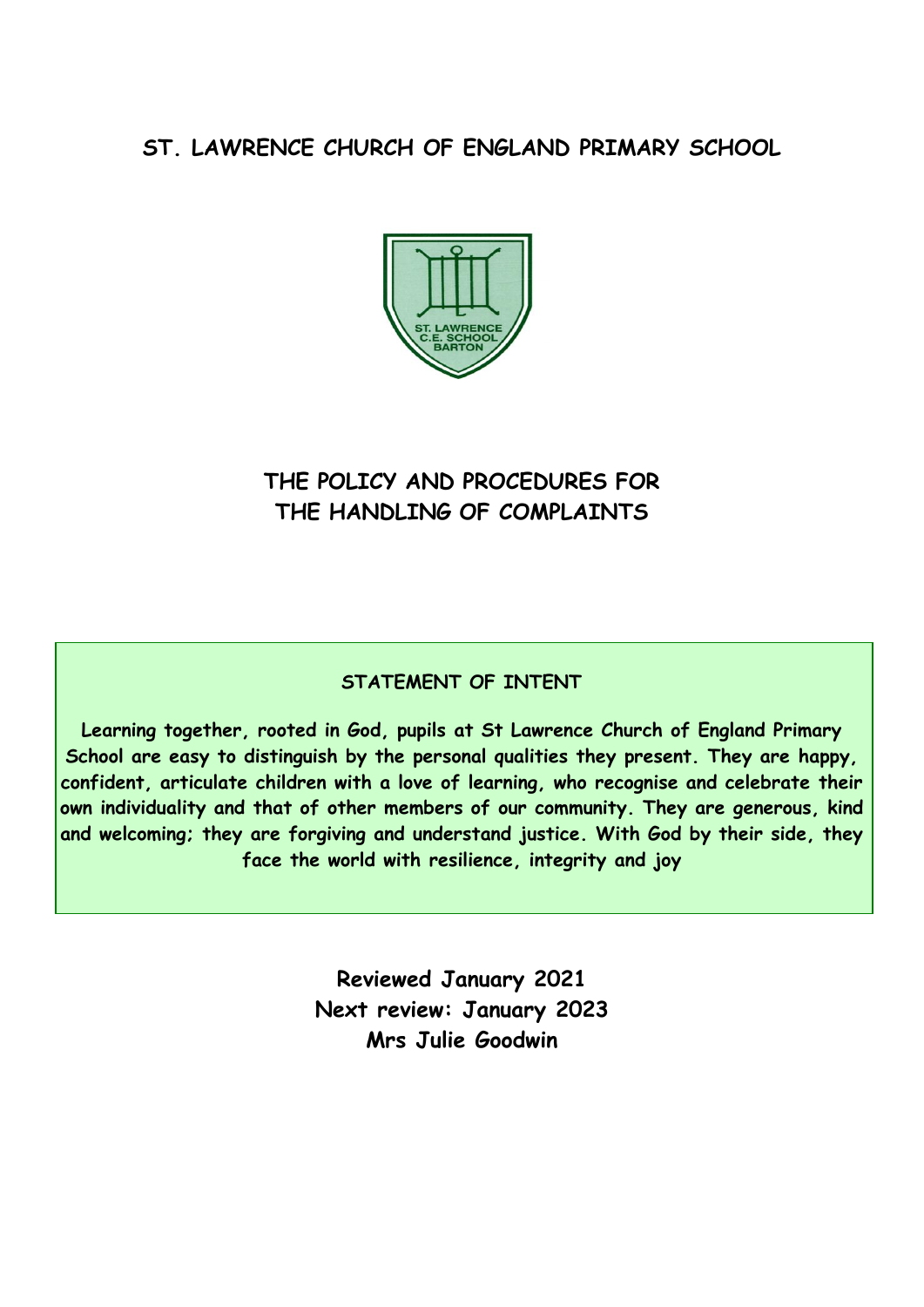## **Introduction and Scope**

## **We care about what you think**

The policy of this school is to work in partnership with parents, carers and the wider community. We try hard to do our best for all our pupils. Your views help us plan for the future. We like to know when things are going well. We also want parents to tell us about their worries, concerns or complaints as soon as possible. It is much easier for the school to sort out a recent problem than something that happened some time ago.

## **Our commitment to you**

- We will deal with your concern or complaint in <sup>a</sup> professional manner.
- It will be looked into thoroughly, fairly and as quickly as possible.
- We will keep you up-to-date with what we are doing.
- We will apologise if the school has made <sup>a</sup> mistake.
- We will tell you what we are going to do to put things right.

## **What to do first**

If you have a concern about anything we do you can tell us by telephone, in person or in writing. If any of these are difficult for you, a friend or advocate can speak to the school on your behalf. Most concerns or complaints will be sorted out quickly either by putting things right or by explaining the school's actions to you.

Try to go to the member of staff involved or your child's class teacher, who will either deal with your issue or pass you on to someone who is more able to help.

Please remember that the beginning or end of the school day can be a very busy time. If you talk to a teacher at these times, for practical reasons, it may not be possible to sort things out there and then. Be prepared for them to make an appointment to see you or to ring you at a more convenient time.

In considering concerns or complaints, the school will ensure that they are dealt with effectively and with fairness to all parties. Where possible, complaints will be resolved informally. Where a complaint has not been resolved informally, then the formal procedures set out in section "6(ii)" will be followed. Where your concern or complaint is considered sufficiently complex or serious, the school may choose to investigate formally from the outset.

## **What is a concern or a complaint?**

- (a) A concern or a complaint is defined as:
	- An expression of dissatisfaction about the conduct/operation of the school.
	- The conduct of, actions or lack of actions by a member of staff/the Governing Body/an individual governor.
	- Unacceptable delay in dealing with a matter or the unreasonable treatment of a pupil or other person.
- (b) Concerns or complaints relating to any of the following are not covered by these procedures, as separate procedures apply.

| These procedures do not cover: |                                  |
|--------------------------------|----------------------------------|
| Child Protection               | School re-organisation proposals |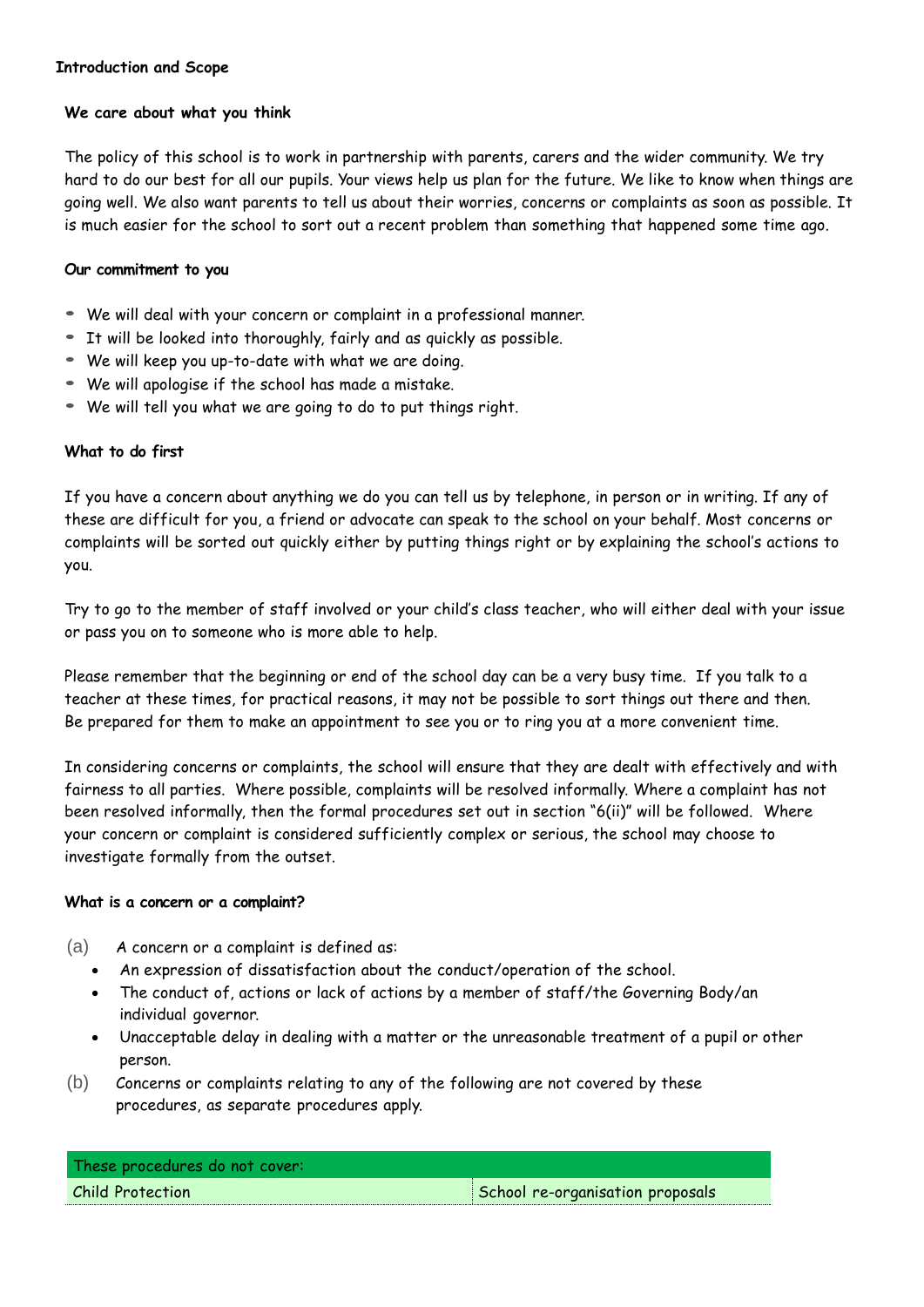| Collective Worship                                          | Services provided by other<br>organisations on the school site or<br>through the school. These<br>organisations must have their own<br>complaints procedures |
|-------------------------------------------------------------|--------------------------------------------------------------------------------------------------------------------------------------------------------------|
| Functions of the County Council                             | <b>Sex Education</b>                                                                                                                                         |
| National Curriculum                                         | Staff grievance and<br>discipline procedures                                                                                                                 |
| <b>Pupil Exclusions</b>                                     | Special Educational Needs and<br>Disabilities (SEND)                                                                                                         |
| Reports under Freedom of Information or data<br>protection* | Unauthorised absence fines                                                                                                                                   |
| <b>School Admissions</b>                                    |                                                                                                                                                              |

(\*Where the concerns or complaints still exist following review.)

**Note:**

- Serious complaints or allegations relating to the abuse of children, assault, criminal or financial matters are also subject to separate procedures. The table above is not exhaustive, and separate procedures may exist for other categories.
- For complaints regarding governors, the school will follow this Policy to resolve the issue.

## **Anonymous Complaints**

The school will always give serious consideration to concerns and complaints that are brought to its attention. However, anonymous complaints will not normally be considered.

## **Unreasonable Complaints**

There is a right to raise a complaint against a school and an expectation that the individual will exhaust the school's procedures. If the individual contacts the school again with the same issue, this could be seen as unreasonable and the school may choose not to respond.

## **Making a complaint**

The school expects that the majority of complaints to be made within three months of the incident occurring. The school will only consider complaints beyond this time frame in exceptional circumstances.

Dependent on the type of complaint, the following table is a guide to whom it should be referred to:

| Type of complaint:                                              | Contact the:                                   |
|-----------------------------------------------------------------|------------------------------------------------|
| Something that has happened, or failed to happen, in<br>school. | Class teacher                                  |
| The actions of the class teacher.                               | Headteacher via the school.                    |
| The actions of the Headteacher.                                 | Chair of Governors via the school.             |
| The actions of a governor.                                      | Chair of Governors via the school.             |
| The actions of the Chair of Governors                           | Vice Chair via the school                      |
| The actions of the Governing Body                               | Clerk to the Governing Body via the<br>school. |

The School /Governing Body would in most cases hope to resolve concerns and complaints at an informal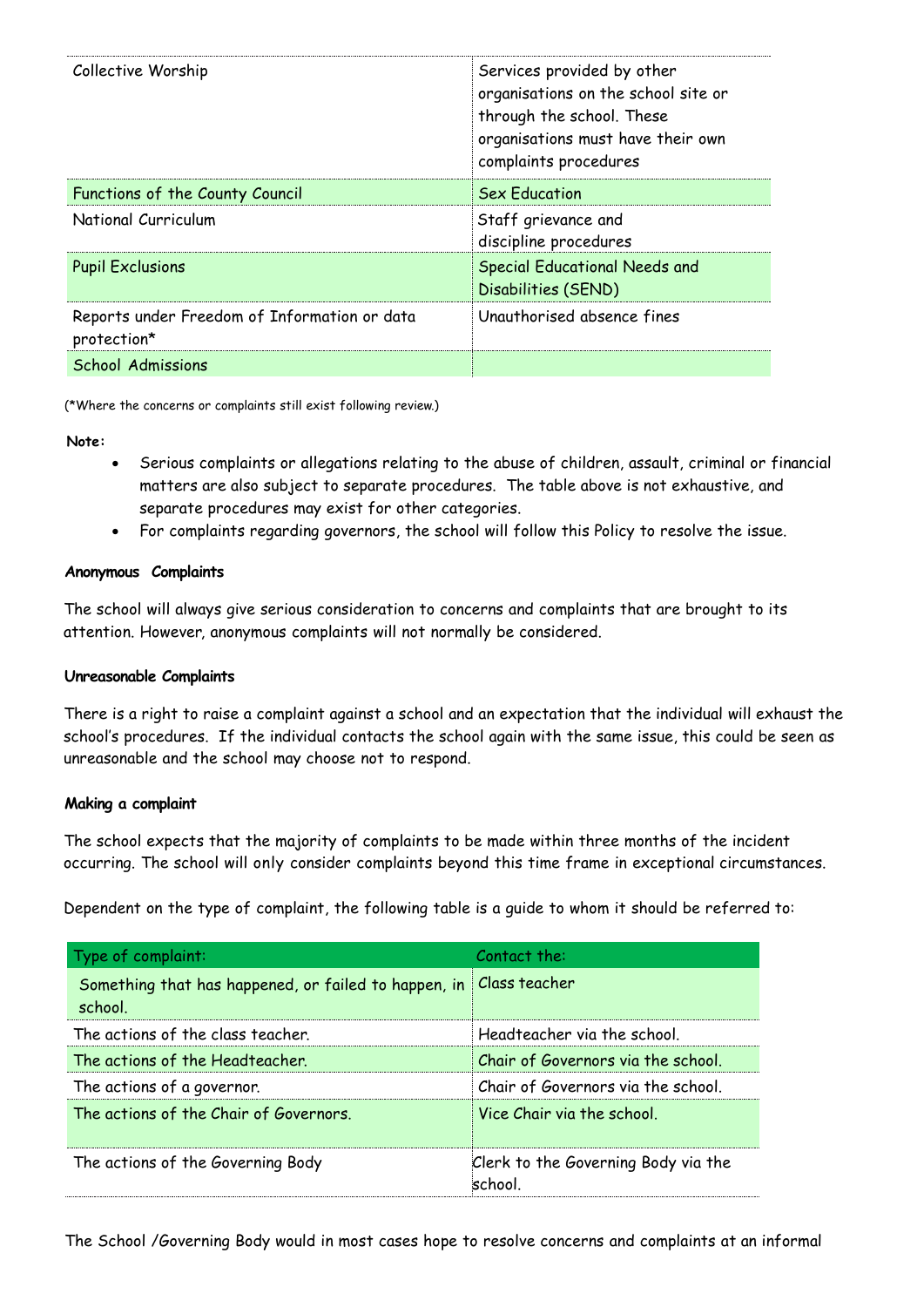stage, but the procedures allow for formal consideration of a complaint and a review stage if matters cannot be resolved.

The School is committed to dealing with complaints as speedily as possible and would plan to complete each stage within 20 school days. From time to time, it may not be possible to complete the process in that timescale. Where it is not possible, the complainant will be informed of any delays.

Where complaints are made against an individual member of staff or governor, the individual will be informed of the complaint at the earliest opportunity and certainly before any investigation commences.

## **The Complaint Procedures**

## **Informal Stage**

The school will seek to resolve complaints informally by email, telephone call, brief meeting as appropriate. If the complaint is unable to be resolved at this stage, the school will ask you to put your concerns or complaint in writing and the 'Formal Stage' - Paragraph 6(ii) of the procedures will commence from the date that the letter is received by the school.

If the school has not heard from you by 20 school days, it will assume that you do not want to take things any further and the complaint will be closed.

For concerns regarding the Headteacher, the complainant should put the complaint in a sealed envelope marked 'private and confidential' and addressed to the Chair of Governors via the school. Under the Data Protection Regulations, the school is not permitted to provide the personal details of the Chair of Governors, but the school will forward the envelope to the Chair as soon as possible.

## **Formal Stage**

This stage will commence when the:

Informal complaint has not been resolved to the satisfaction of the complainant.

## **Or**

Complainant has indicated they wish to go straight to the formal stage.

## **Or**

School feels that the complaint is inappropriate for an informal resolution.

## The Headteacher will:

*(Note: If the complaint is regarding the Headteacher or a governor, this will be investigated by the Chair of Governors, or nominated governor if the Chair has previously been involved).*

- Following receipt of the written complaint, formally acknowledge receipt of the complaint and ensure the complainant receives an up to date copy of the School's Complaint Policy and Procedures. It should be clarified what the complainant feels would put things right if it not clear in the correspondence.
- (**Note:** It is acceptable for someone else to write the complaint on behalf of the complainant)
- Seek advice, as appropriate. (Dependent on the nature of the complaint, this could include: the School's Adviser; Clerk to the Governing Body; Legal Services; Schools' HR Team; Finance Officer or Pupil Access Officer.)
- Inform the member of staff (or governor) if the complaint concerns them and provide them with a copy of the complaint and School's Policy and Procedures.
- Arrange and complete a full investigation of the complaint.
- Prepare a report following the investigation; consider what actions need to be taken and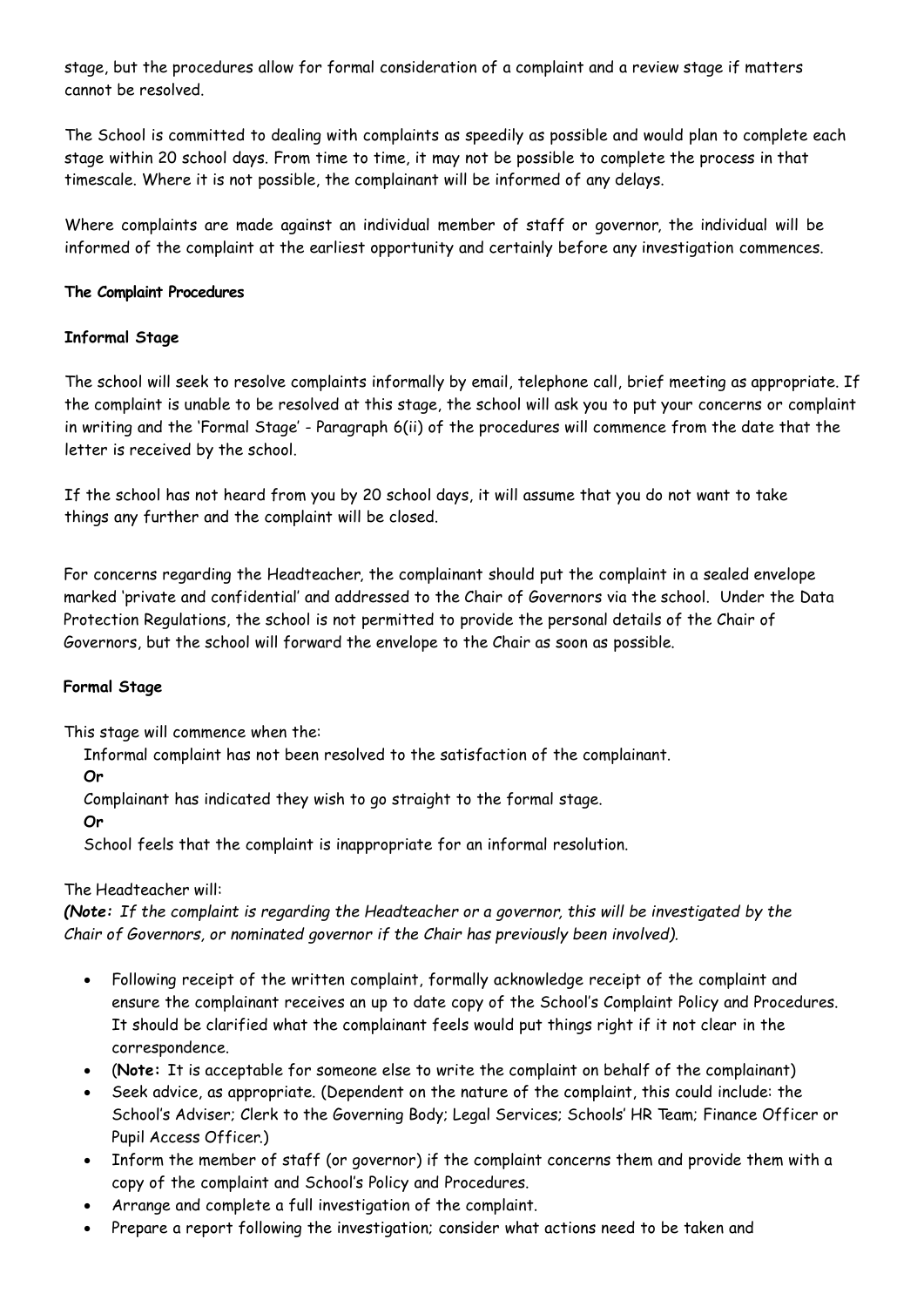whether it be substantiated or unsubstantiated.

- Advise the complainant, in writing, of the outcome of the investigation.
- Should the complaint remain unresolved:
- If the Headteacher/Chair has undertaken the investigation, the complainant can request a review to the Complaints Review Committee. The request **must** be received within 20 school days of the notification and set out the grounds as to which matters remain unresolved.
- **Note:** If the Clerk to the Review Committee does not hear from the complainant within 20 school days of the notification of the outcome of the investigation, the complaint will be closed.
- The Headteacher/Chair of Governors should make a record in the Complaints Register of the complaint and its outcome. This record may need to be updated by the Chair of the Review Committee in due course. The Complaints Register should be available for Ofsted Inspection purposes.

## **Complaints Review Committee**

In very exceptional circumstances where the complaint has not been resolved by the Headteacher/Chair of Governors, a meeting of the Complaints Review Committee will be arranged to review the complaint. The request **must** be made in writing to the Clerk of the Review Committee via the school. The request for the review **must** clearly set out the grounds as to which matters remain unresolved.

The Clerk to the Review Committee will convene the Complaints Review Committee. It is not expected to take more than 20 days to convene but the Clerk to the Committee will update the complainant as appropriate.

The Committee will:

- Consider the written materials;
- Consider the complaint and the Headteacher's (or Chair of Governor's) action.
- With the Clerk, prepare an Agenda and invite the Headteacher and/or Chair of Governors, (as appropriate) and the complainant to the meeting.
- **Note:** It is the responsibility of the Headteacher/Chair of Governors and complainant to secure their own witnesses and neither party can dictate who the other party brings.
- Seek advice and support as necessary.

At the end of their review, the Complaints Review Committee will:

- Determine whether to dismiss or uphold the appeal in whole or part.
- Where upheld, decide on recommendations that should be reported to the Governing Body by the Chair of the Review Committee.
- Advise the Headteacher/Chair of Governors (as appropriate) and complainant of their findings.
- Advise the complainant of any further action they may wish to take if they remain dissatisfied.

Following the review, the Chair of the Committee will arrange for the School's Complaints Register to be amended to include a brief summary of the complaint and the findings of the Complaints Review Committee. In addition, the Chair of the Committee will ensure that the matter in general terms and any recommendations be reported to the Governing Body.

**This concludes the School's Complaints Procedure**.